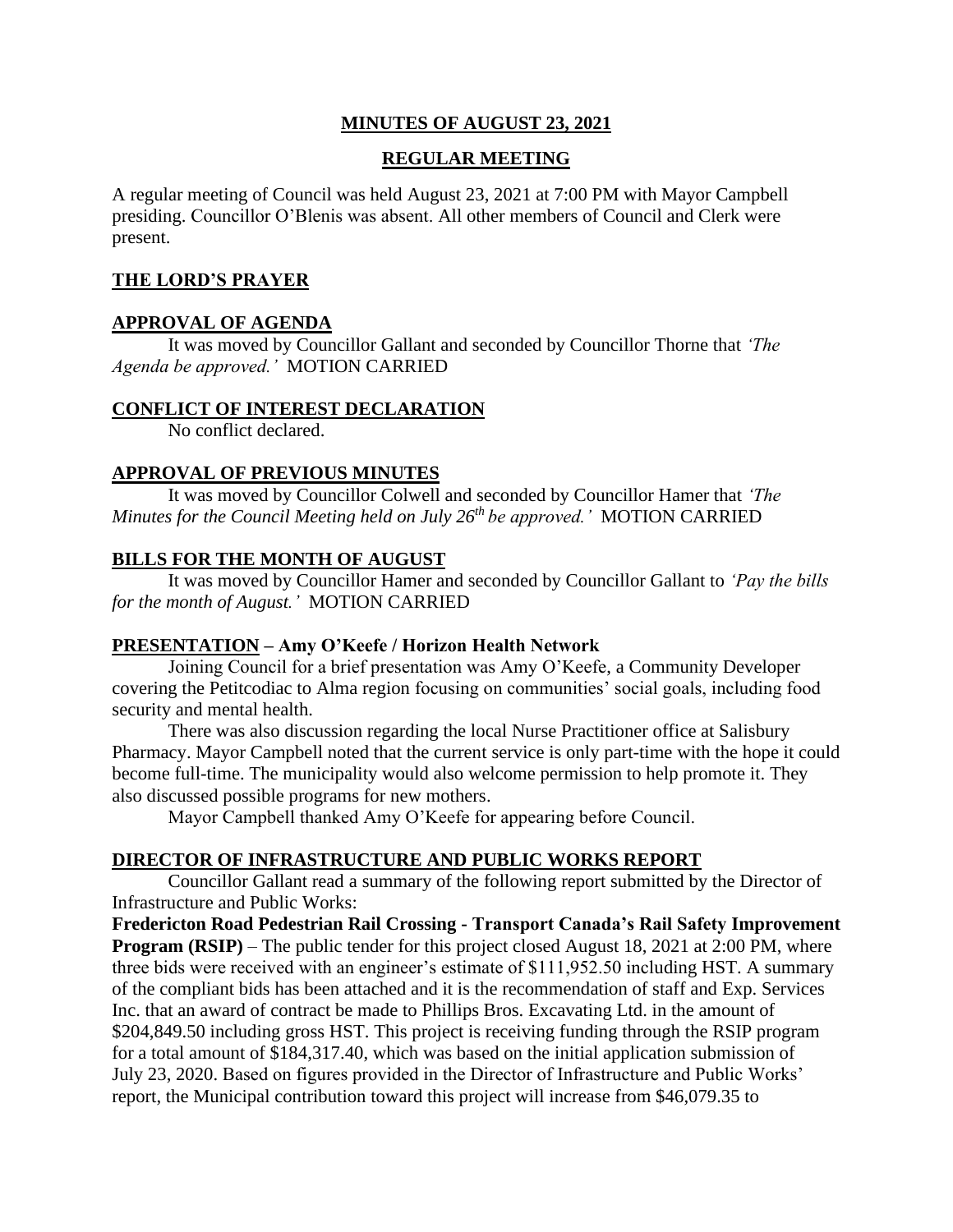\$79,280.50, which is due to unanticipated increases of contract unit rates and that of required contributions to CN's crossing upgrade work. The project start date is controlled by CN but is expected to occur between September 15th and September 30, 2021. A two-day road closure of Fredericton Road will be required for CN's grade crossing rehabilitation work, as part of the overall project.

**Highland Park Restroom Facility - Federal Gas Tax Funding Program (GTF)** – The public tender for this project closed July 21, 2021 at 2:00 PM, where four bids were received with an engineer's estimate of \$425,357.40 including HST. It is the recommendation of staff and Exp. Services Inc. that no contract award be made and that the project, instead, be retendered in January of 2022. This is due to the fact that all four compliant bids received exceeded the project budget by a range of 50.62 per cent to 83.47 per cent, as shown in a chart submitted in the report provided by the Director of Infrastructure and Public Works. Construction industry volatility, material/labour shortages and escalating prices are reflected in the much higher-than-expected contract prices. The project scope of work will be refined in anticipation of more reasonable prices in the Winter of 2022. Total GTF funds currently available amount to approximately \$374,089.00.

**Polishing Pond Berm Stabilization** - **Integrated Bilateral Agreement for the Investing in Canada Infrastructure Program (ICIP)** – An expression of interest (EOI) under the Adaptation, Resilience and Disaster Mitigation stream and the Environmental Quality stream was issued to the Regional Development Corporation (RDC) on January 25, 2021. The aim of this proposed project is to stabilize 280 metres of the Municipal wastewater facility's polishing pond containment berm, which has experienced severe erosion since its original construction as a private lagoon in the 1970s. The project would also involve protection measures where exterior portions of the containment berm are being eroded by the Petitcodiac River. The total project cost is estimated at \$293,298.00 with the following contribution format (under this funding program): \$117,319.20-Federal, \$97,756.22-Provincial, and \$78,222.58-Municipal. Despite identifying project completion for the fiscal year 2021-2022, there has been little to no feedback

# from the RDC with respect to application and/or funding status.

### **Miscellaneous Projects and Activities** -

Asphalt-Street Patching – Asphalt patching of municipal streets has been completed. Asphalt-Fire Hall – Asphalt reconstruction at fire hall overhead doors has been completed. Wastewater Pump Maintenance – Preventive maintenance of submersible wastewater pumps, eight units in total, was completed by Xylem and municipal staff on August 16th and  $17<sup>th</sup>$ . Waddy Stormwater Plan – Storm water management plan associated with the Waddy Farmland will be completed in September/October.

Rte 112 Resurfacing – Resurfacing of Route 112 (Fredericton Road) will occur simultaneously with the Pedestrian Rail Crossing project and completion is expected by early October. Culvert Renewals – All Municipal culvert renewals are complete. Outstanding asphalt restoration to occur in September/October.

New Sewer Laterals – A total of four private building sewer laterals have been installed this year. Outstanding roadway asphalt restoration to occur in September/October.

33 MacDonald Road – Site survey for the subdivision of land at 33 MacDonald Road has been completed and a tentative plan will be prepared before the end of August. The concept is to subdivide the dwelling from the overall parcel, list the property for sale, and retain the remnant portion of land for public access to the Highland wetland from MacDonald Road and future potential.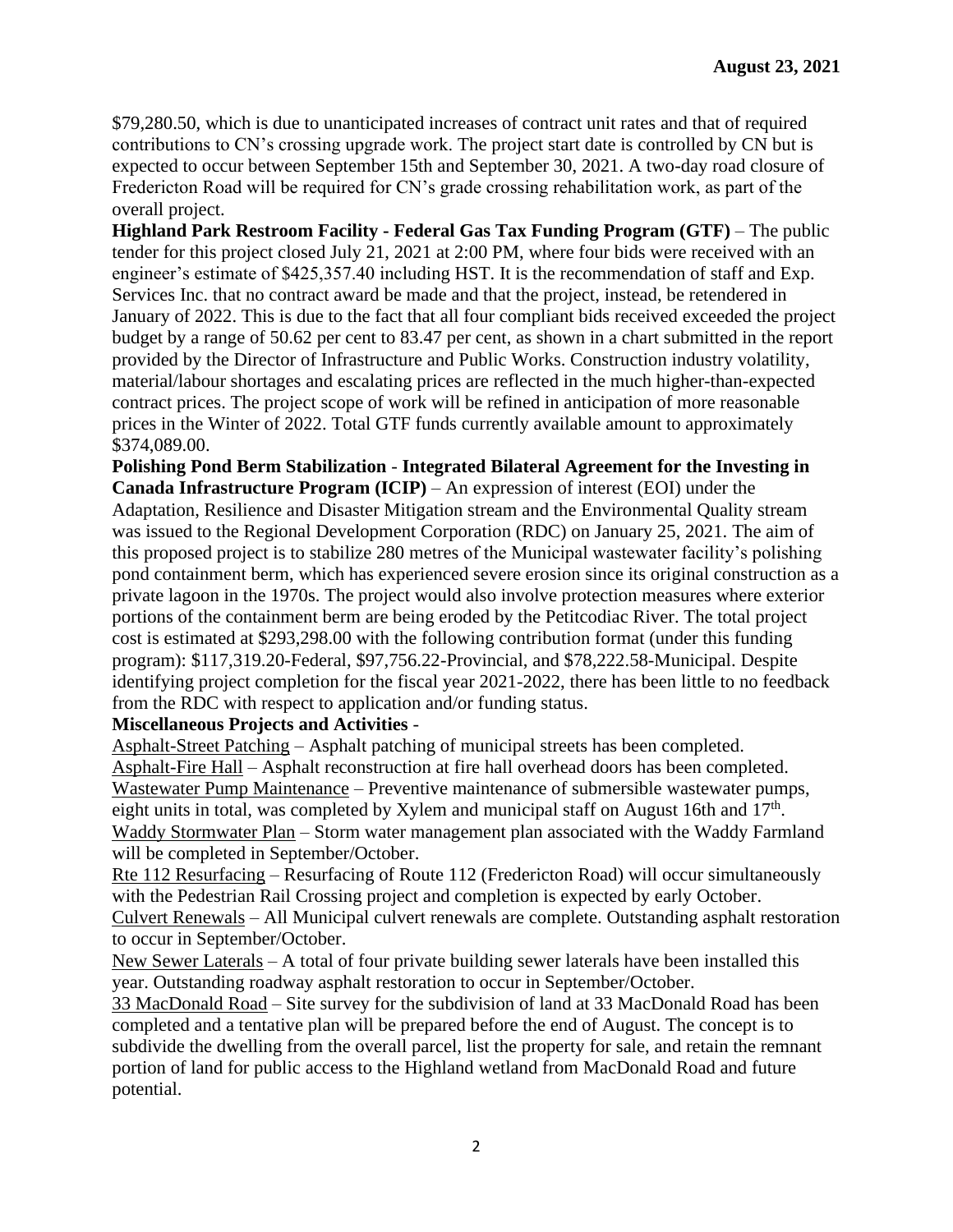Municipal Service Easements – Work to recover the incomplete process of securing Municipal Service Easements between River Road and the Parkin pump station, for a sewer system constructed in 2004, is ongoing with formal easement agreements having been drafted and the survey plan being updated. Once all documents have been fully prepared, official dialogue with affected property owners will take place to formalize the process.

## **Questions and Motions -**

Highland Park Restroom Facility – Citing the high projected cost for the proposed restroom building at Highland Park, Councillor Hamer questioned the need for a project of this magnitude. Clerk explained that the splash pad mechanical requirements that must be housed in the building are a factor in the overall cost of the project, as is the intent to have the new building be a yearround facility. Mayor Campbell asked that the Director of Infrastructure and Public Works meet with Council to provide information on the history of the project.

It was moved by Councillor Gallant and seconded by Councillor Thorne that *'The Village of Salisbury not award the tender for the Highland Park Restroom Facility project at this time due to unexpectedly high overall project costs.'* MOTION CARRIED Fredericton Road Pedestrian Rail Crossing -

It was moved by Councillor Gallant and seconded by Councillor Hamer that *'The Village of Salisbury award the tender for Route 112 (Fredericton Road) Pedestrian Rail Crossing (Salisbury Mile 10.97, Sussex Subdivision) to the low bidder, Phillips Bros. Excavating Ltd. in the amount of \$204,849.50 (including HST).'* MOTION CARRIED

## **DIRECTOR OF RECREATION AND WELLNESS REPORT**

No report from Director of Recreation and Wellness this meeting.

### **NEW BUSINESS**

Good Samaritan Award

After lengthy discussion, Council decided that such an award, with an accompanying certificate intended for public presentation, would be presented at the Mayor's discretion as exceptional moments arise.

### **BUSINESS ARISING FROM MINUTES**

Erosion

Clerk stated that work on the second and final phase of riverbank restoration by project partner Fort Folly Habitat Recovery (FFHR) is expected to begin soon. The public will be notified of the work schedule as soon as FFHR informs the municipality of its timeline. Mayor Campbell stated that Albert MLA Mike Holland has indicated his intentions to help with this project by seeking funding through New Brunswick's Environmental Trust Fund.

Railway Trestle (Bridge)

Nothing new to report.

### Emergency Measures Plan

The Village of Salisbury Emergency Measures Plan has been signed by the Mayor and Clerk to reflect the new Emergency Measures Coordinator and Emergency Site Manager. It was also recommended by Councillor Hamer that Council, staff and firefighters register for online EMO training. Clerk stated that she, the Director of Infrastructure and Public Works and the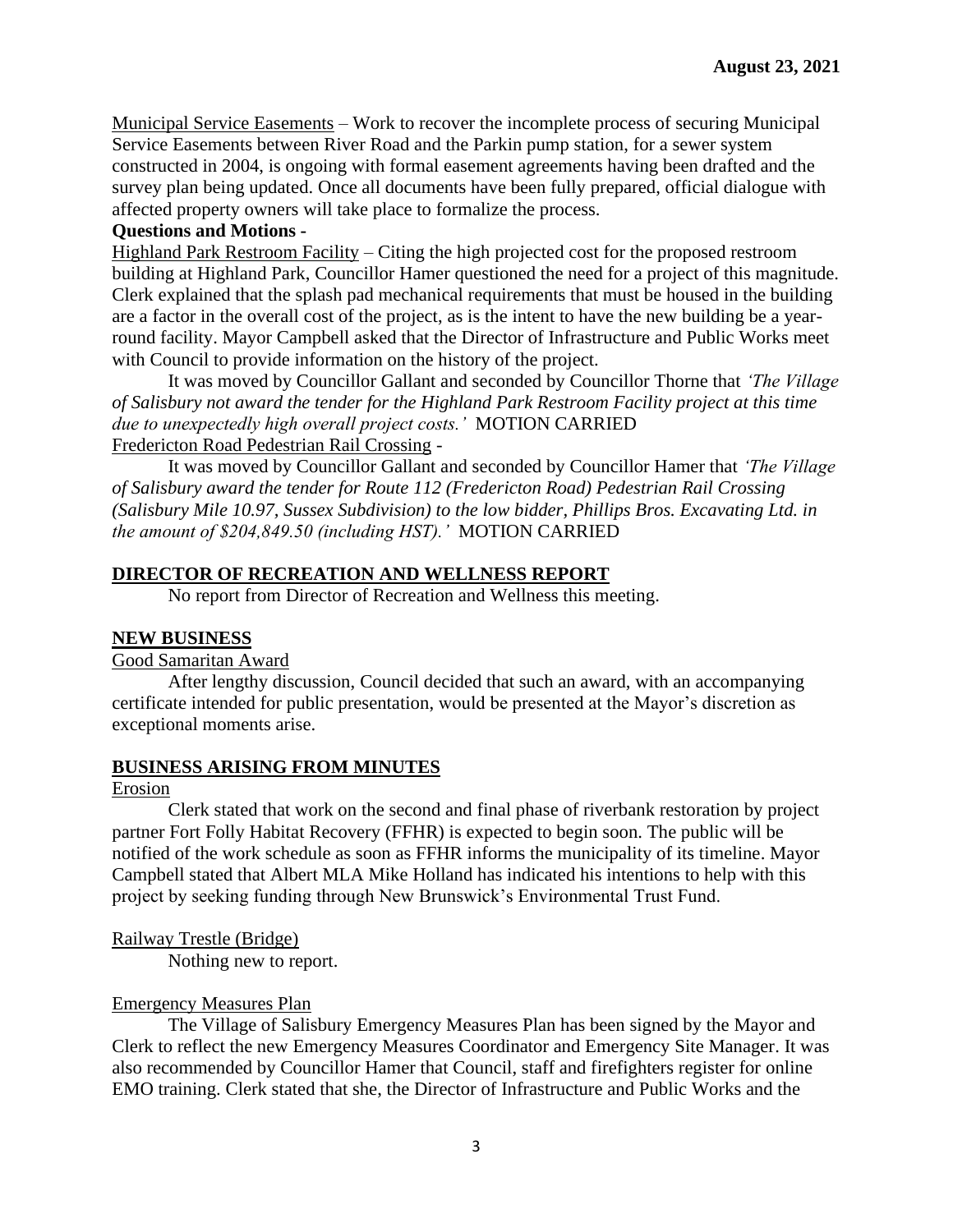Manager of Works have completed EMO training programs in the past.

# **CORRESPONDENCE**

## **The following items were discussed by accommodated and remaining correspondence placed on file:**

Royal Canadian Legion Br. 31 Salisbury – Veterans Banners Project

A letter from Legion Branch #31 President Susan Dryden asked for the support of Council for a new program in which banners purchased by the families of local veterans would be hung from utility poles in Salisbury for a period of time surrounding Remembrance Day. Legion will purchase some of the brackets for the poles. Council is in support, believing it to be a worthwhile program, and will work with the Legion, the Salisbury Beautification Committee, and the Department of Infrastructure and Public Works in the hope of seeing some of the banners installed this year.

Southeast Regional Service Commission – Development & Building Permit List, July 2021

As shown on the monthly Development & Building Permit List provided by Southeast Regional Service Commission, one permit was issued in July for the rebuilding and shrinking of an attached deck. Estimated value of the project is \$2,560.

NB Environment & Local Government – Minister, Hon. Daniel Allain – Gas Tax Fund name change to Canada Community-Building Fund & 2020-21 top-up allocation

Letter from Local Government and Local Governance Reform Minister Daniel Allain informed that the Gas Tax Fund has been renamed the Canada Community-Building Fund (CCBF). The letter also states that the Village of Salisbury has been approved for a one-time 2020-'21 top-up allocation of \$159,544, intended for municipal infrastructure or capacity building projects from the Village of Salisbury 2019-2023 Capital Investment Plan (CIP).

### NB Transportation & Infrastructure – Municipal Designated Highway Program 2022-2026

Letter from Department of Transportation and Infrastructure Municipal Engineer Raymond Brun acknowledges receipt of the Village of Salisbury 2022-2026 priority list under the Municipal Designated Highway Program.

NB Municipal Finance Corporation – September 17, 2021 deadline for applications

Clerk explained that this document from the New Brunswick Municipal Finance Corporation, and its accompanying deadline, only applies to municipalities that have sought and already been approved for financing through the Municipal Capital Borrowing Board. This does not apply to the Village of Salisbury at this time.

Exp. – Angela Murray, P.Eng. – Highland Park Restroom Facility, Summary of Bid Results

Regarding the Highland Park restroom facility discussed earlier, this item contained the summary of bid results and the recommendation from engineering consultant Exp.

### **FIRE DEPARTMENT REPORT**

Councillor Hamer summarized a brief provided report, noting that August has been quiet.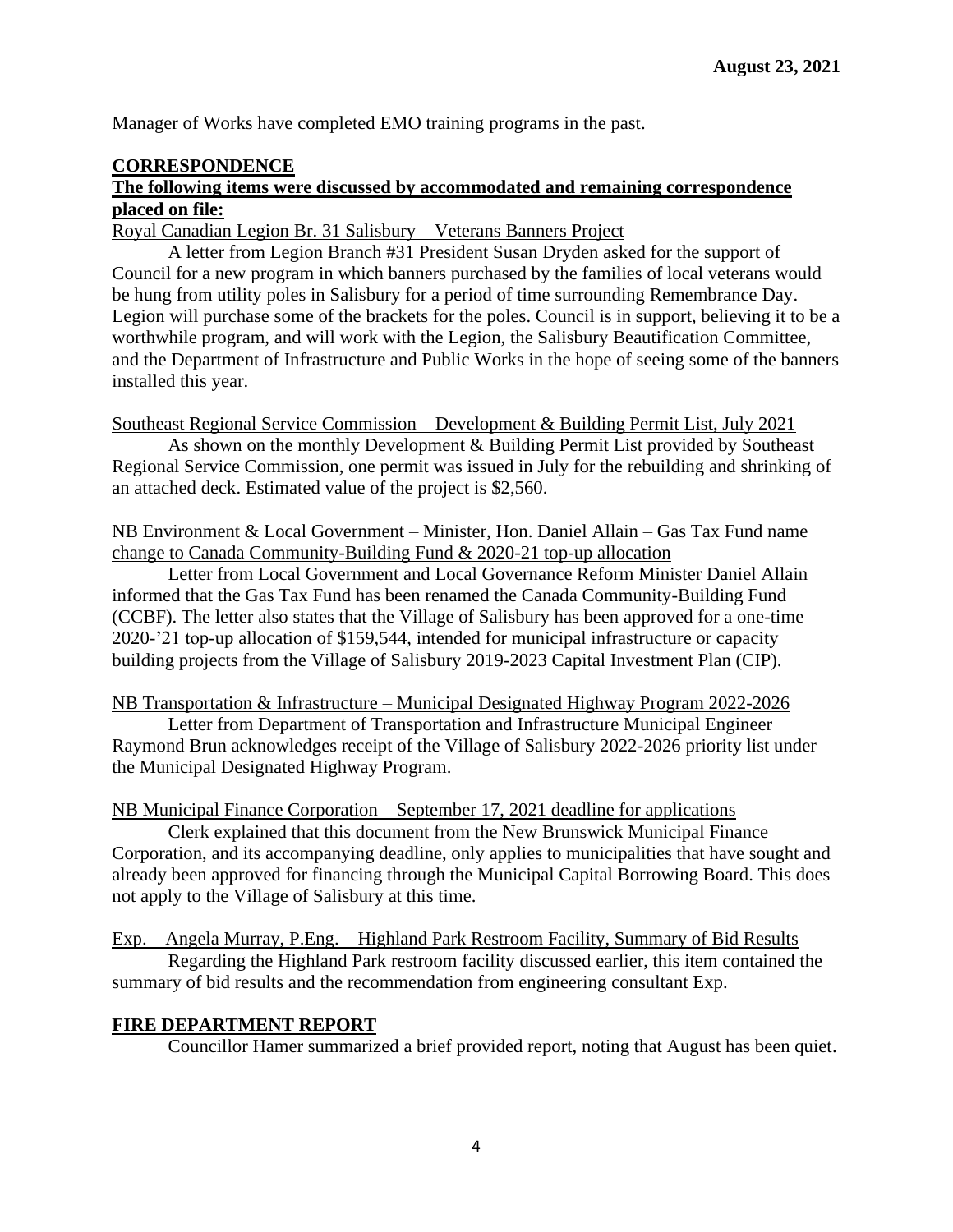## **RCMP REPORT**

Councillor Hamer alluded to a provided printout from the RCMP public online reporting link, which stated that there have been 492 occurrences in Salisbury Municipal to date in 2021. Most notable among these occurrences: 19 assault reports, 14 calls under the Mental Health Act, 11 fraud calls, and six reports of theft of a motor vehicle. Councillor Hamer requested that these numbers be further broken down, also repeating his request that police attend Council meetings at least once every three months.

## **EMO REPORT**

Councillor Hamer reported a train derailment the previous weekend in a rural area between Havelock and St. Paul involving 30 cars of potash. Havelock firefighters were not needed on scene but were contacted by CN police as a courtesy. CN also contacted the Premier's Office, who contacted regional EMO, who contacted Councillor Hamer to inquire. No issues locally.

### **MAYOR'S REPORT**

Coronavirus Recovery Plan – Green Status – On July 27<sup>th</sup>, was at Salisbury Public Library and discussed reopening plans with several customers.

Municipal Reform – On August  $5<sup>th</sup>$ , discussed Salisbury response to municipal reform green paper with Local Government and Local Governance Reform Minister Daniel Allain, Acting Deputy Minister Ryan Donaghy, and Albert MLA Mike Holland.

Teachers on Tour – On August  $6<sup>th</sup>$ , met with two teachers from Dieppe who were passing through Salisbury as part of a social media tour.

Union of the Municipalities of New Brunswick – Attended UMNB meeting at which Executive Director Dan Murphy was introduced. Also noted upcoming online sessions on September 9<sup>th</sup>, 16<sup>th</sup> and 23rd covering cyber-security and navigating social media.

Southeast Regional Service Commission – On August 10<sup>th</sup>, took part in SERSC Finance Committee meeting.

Salisbury Beautification Committee – On August  $12<sup>th</sup>$ , attended Beautification Committee meeting at which the future of the memorial tree program was discussed. Expressed thanks to Director of Infrastructure and Public Works for installing historical banners.

Horizon Health Network – On August  $13<sup>th</sup>$ , with Clerk met with Amy O'Keefe of Horizon Health Network.

Local Service Districts – On August  $6<sup>th</sup>$  and  $18<sup>th</sup>$ , met with Coverdale LSD chair Joe D'Ettore. 33 MacDonald Road – With Clerk, signed paperwork for the closure of the purchase of 33 MacDonald.

Community Days – Murals – On August 19th, took part in the ribbon-cutting for the Arrow Amor Art Camp murals.

Community Days – Movie Night – On August  $19<sup>th</sup>$ , gave greetings on behalf of the community at Movie Night at Highland Park, a Community Days event hosted by the Village of Salisbury Department of Recreation and Wellness and generously sponsored by CIBC.

Community Days – Appreciation – Expressed thanks to municipal staff and Councillor Thorne who worked together to ensure Community Days was a success. Also noted the many successful events in the background during Community Days, such as the Salisbury Mile run which proved popular. Participants plan to return in greater numbers next year.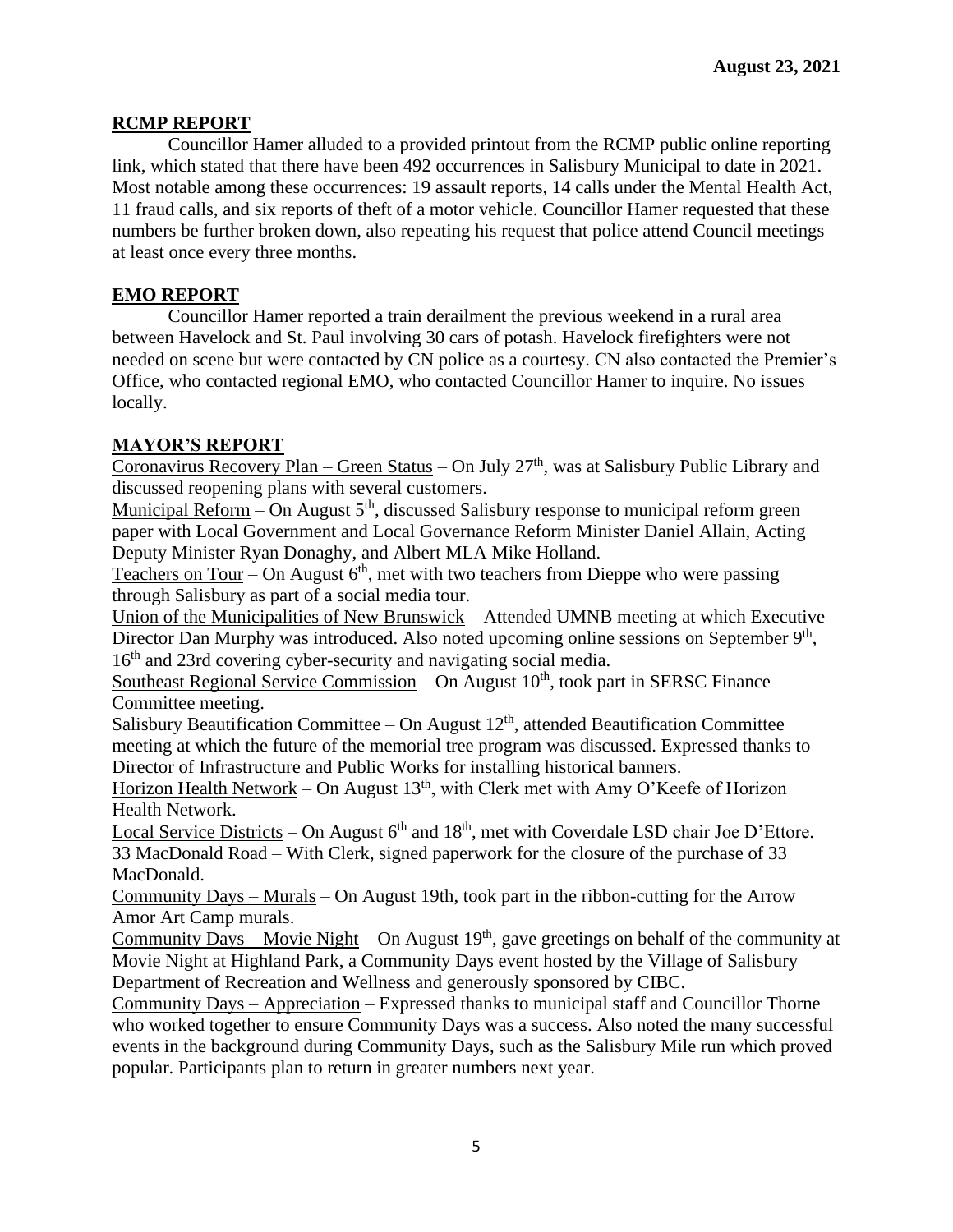Sunflower Festival – Noted that crowds were strong on the weekend at the Sunflower Festival hosted by The Green Pig Country Market.

#### **COUNCILLORS' REPORTS Councillor Hamer**

Fire Hall Beautification – Councillor Hamer reported that Salisbury Fire Rescue takes exception with the fire department budget paying for beautification efforts on the municipal building property that encompasses the fire hall, saying the department did not agree with the work, which included a curb extension to the street. It was confirmed that the Fire Chief was aware that the work would be taking place, but did not contest it. Councillor Hamer stated that the fire department budget talks in the Fall of 2020 did not specifically include this curb work, and requested the \$9,386 cost be moved to a different departmental budget.

Further discussion touched on the cost-sharing of general expenses at the municipal property at 56 Douglas Street, breaking down to 40 per cent General Account, 40 per cent Fire Department, and 20 per cent Department of Infrastructure and Public Works; as well as discussion of budgeted expenses versus unbudgeted expenses, necessary spending versus discretionary spending, and departmental spending requiring Council approval.

# **Councillor O'Blenis**

Absent.

# **Councillor Thorne**

Community Days – Thanked the Salisbury Community Days Committee for its exceptional work on the previous weekend's events, noting that preparation time was limited due to the pandemic. Staff Overtime – Following meeting with Director of Recreation and Wellness, asked to discuss overtime compensation for management and staff, saying current policy is not clear. Local News and Views – Noted that the Village of Petitcodiac is now publishing a monthly write-up in the Local News and Views community newspaper published in Petitcodiac and distributed free of charge throughout the region, including Salisbury. Asked if Salisbury Council

should consider doing something similar.

Baseball – Baseball Association has inquired how it can apply for grants for its batting cage fundraising. Asked for clarification on who is responsible for seeking out grants.

# **Councillor Colwell**

Arrow Amor - Initial discussions have taken place with local artists Arrow Amor regarding a potential beautification project for Salisbury.

# **Councillor Gallant**

Unsightly Premises – With Councillor Hamer, met with concerned residents regarding an unsightly premises.

Pedestrian Crossing – A resident has requested a Pedestrian Crossing sign be placed at Main and Douglas streets in the middle of the roadway. This is the jurisdiction of the New Brunswick Department of Transportation and Infrastructure. Mayor Campbell will bring it up with the Union of the Municipalities of New Brunswick to see what other communities are doing in cases such as this.